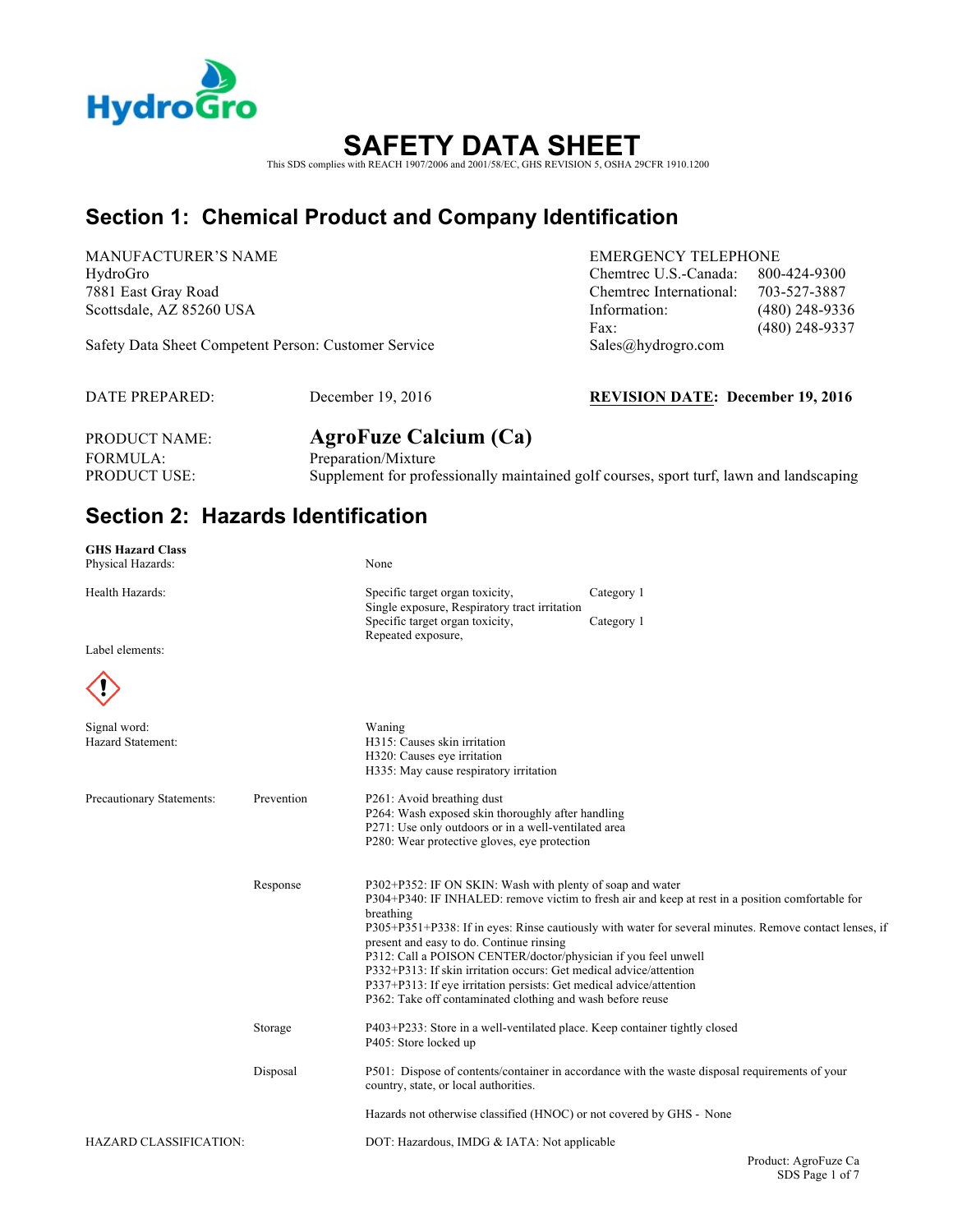

| FIRE AND EXPLOSION:       | Not Considered flammable or combustible.                                |
|---------------------------|-------------------------------------------------------------------------|
| POTENTIAL HEALTH EFFECTS: | $\leq$ 1 % of mixture consists of ingredients of unknown acute toxicity |
| APPEARANCE:               | Brown concentrate                                                       |

| Component   | Health | ∙lammabılıtv | <b>Reactivity</b> | Special |
|-------------|--------|--------------|-------------------|---------|
|             | (Blue) | (Red         | Yellow)           | (White) |
| AgroFuze Ca |        |              |                   | -----   |

### **Section 3: Composition, Information on Ingredients**

| <b>PRODUCT</b><br><b>COMPOSITION</b> | <b>APPROX</b><br>$\frac{0}{0}$ | CAS<br>NO. | <b>EC NUMBER</b> | <b>CANADA</b><br>DSL |
|--------------------------------------|--------------------------------|------------|------------------|----------------------|
| Calcium Carbonate                    | < 60                           | 471-34-1   | 207-439-9        |                      |
| Water                                | < 40                           | 7732-18-5  | 231-791-2        |                      |

Some items on this SDS may be designated as trade secrets (TS). Bonafide requests for disclosure of trade secret information to medical personnel must be made in accordance with the provisions contained in 29 CFR 1910.1200 I 1-13.

### **Section 4: First Aid Measures**

### **Description of First Aid Measures**

| Inhalation                                                  | If inhaled, remove to fresh air. Get medical attention immediately. Keep patient<br>warm. Seek immediate medical advice                                                                                                                    |
|-------------------------------------------------------------|--------------------------------------------------------------------------------------------------------------------------------------------------------------------------------------------------------------------------------------------|
| Skin Contact                                                | Wash with soap and water. Seek immediate medical advice                                                                                                                                                                                    |
| Eye Contact                                                 | Immediately flush eyes with plenty of water for at least 15 minutes, keeping<br>eyelids open check for and remove any contact lenses. Then consult a doctor                                                                                |
| Ingestion                                                   | Wash out mouth with water. If material has been swallowed and the exposed<br>person is conscious, give small quantities of water to drink. Do not induce<br>vomiting unless directed to do so by medical personnel. Seek medical treatment |
| Most important symptoms and effects, both acute and delayed |                                                                                                                                                                                                                                            |

| Symptoms/Injuries after Inhalation   | May give off gas, vapor or dust that is very irritating or corrosive to the respiratory<br>system. Exposure to decomposition products may cause a health hazard. Serious<br>effects may be delayed following exposure. |
|--------------------------------------|------------------------------------------------------------------------------------------------------------------------------------------------------------------------------------------------------------------------|
| Symptoms/Injuries after Skin Contact | Causes skin irritation                                                                                                                                                                                                 |
| Symptoms/Injuries after Eye Contact  | Causes serious eye irritation                                                                                                                                                                                          |
| Symptoms/Injuries after Ingestion    | Drink lots of water. Call doctor immediately.                                                                                                                                                                          |

### **Indication of any immediate medical attention and special treatment needed**

No further relevant information available

### **General Information**

Take off all contaminated clothing immediately. If you feel unwell, seek medical advice (show the label where possible. Ensure that medical personnel are aware of the material(s) involved and take precautions to protect themselves. Show this safety data sheet to the doctor in attendance. Wash contaminated clothing before reuse.

### **Section 5: Fire-fighting Measures**

Unsuitable extinguishing media<br>
None

**Suitable extinguishing media** Product is not flammable. Use firefighting measures that suit the surrounding fire.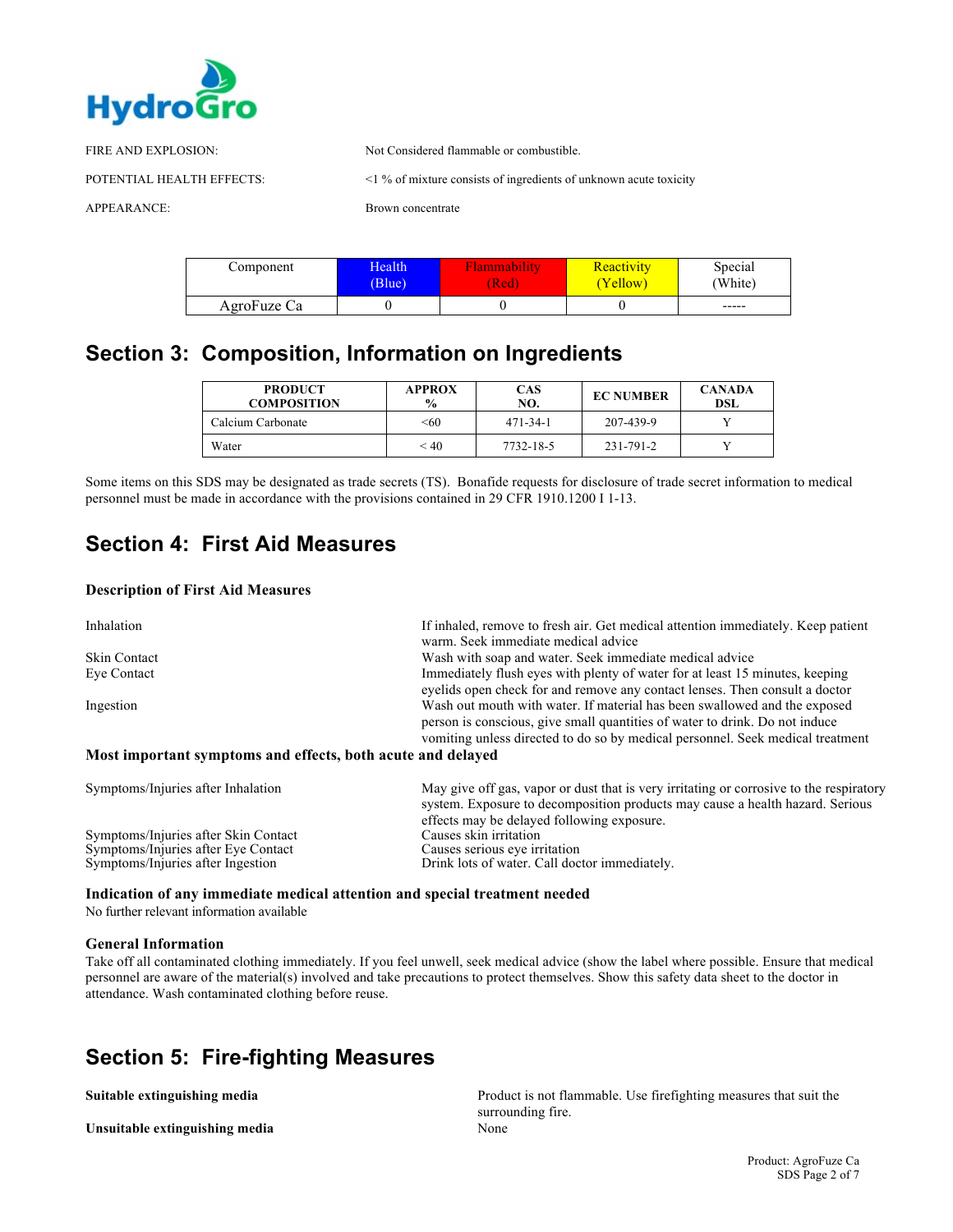

| Special hazards arising from the substance or mixture | If this product is involved in a fire, the following can be released: carbon<br>monoxide, carbon dioxide, and calcium oxide |
|-------------------------------------------------------|-----------------------------------------------------------------------------------------------------------------------------|
| <b>Protective actions fire-fighters</b>               | Promptly isolate the scene by removing all persons from the vicinity of<br>the incident if there is a fire.                 |
| <b>Firefighting equipment/instructions</b>            | Self-contained breathing apparatus and full protective clothing must be<br>worn in case of fire                             |
| <b>Specific Methods</b>                               | Use standard firefighting procedures and consider the hazards of the<br>other involved materials.                           |
| <b>General fire hazards</b>                           | Nonflammable                                                                                                                |

### **Section 6: Accidental Release Measures**

| <b>Personal precautions, protective</b><br>equipment and emergency procedures | Wear protective equipment. Keep unprotected persons away. Ensure adequate ventilation |
|-------------------------------------------------------------------------------|---------------------------------------------------------------------------------------|
| <b>Methods and materials for</b><br>containment and cleaning up               | Dispose of contaminated material as waste according to section 13                     |
| <b>Environmental precautions</b>                                              | Do not allow product to reach sewage system or any water course.                      |

# **Section 7: Handling and Storage**

| <b>Precautions for safe handling</b>                            | Put on appropriate personal protective equipment (see section 8) Do not get in eyes or on<br>skin or clothing. Do not ingest. Keep in the original container or an approved alternative<br>made from a compatible material, keep tightly closed when not in use. Empty containers<br>retain product residue and can be hazardous. Do not reuse container. |
|-----------------------------------------------------------------|-----------------------------------------------------------------------------------------------------------------------------------------------------------------------------------------------------------------------------------------------------------------------------------------------------------------------------------------------------------|
| Conditions for safe storage, including<br>any incompatibilities | Store in accordance with local regulations. Store in original container protected from direct<br>sunlight in a dry, cool well ventilated area, away from incompatible materials (see section<br>10) and food and drink. Store locked up. Keep container tightly closed and sealed until<br>ready for use.                                                 |
|                                                                 |                                                                                                                                                                                                                                                                                                                                                           |

**Specific uses** This product is intended to be used for foliar applications.

### **Section 8: Exposure Controls/Personal Protection**

### **Occupational exposure limits**

| <b>COMPOSITION</b><br><b>PRODUCT</b> | <b>ACCGIH TLV</b> | <b>OSHA PEL</b>                                                              | <b>NIOSH</b><br><b>REL</b>                               |
|--------------------------------------|-------------------|------------------------------------------------------------------------------|----------------------------------------------------------|
| Calcium Carbonate                    |                   | Long-term value: $15*5**$<br>$mg/m^3$<br>*respirable **inhalable<br>fraction | Short-term value: $10mg/m3$<br>Long-term value: $5mg/m3$ |

| <b>Biological limit values</b>                                       | No biological exposure limits noted for the ingredients.                                                                                                                                                                                     |
|----------------------------------------------------------------------|----------------------------------------------------------------------------------------------------------------------------------------------------------------------------------------------------------------------------------------------|
| Appropriate engineering controls                                     | If user operations generate dust, fumes, gas vapor, or miss use process enclosures local<br>exhaust ventilation or other engineering controls to keep worker exposure to airborne<br>contaminants below any recommended or statutory limits. |
| Individual protection members, such as personal protective equipment |                                                                                                                                                                                                                                              |
| <b>Eye/face protection</b>                                           | Safety eyewear complying with an improved standard should be used when a risk<br>assessment indicates this is necessary to avoid exposure to liquid splashes, mists, gases or<br>dust. Recommended: Tightly-fitting googles                  |
| <b>Skin protection</b>                                               |                                                                                                                                                                                                                                              |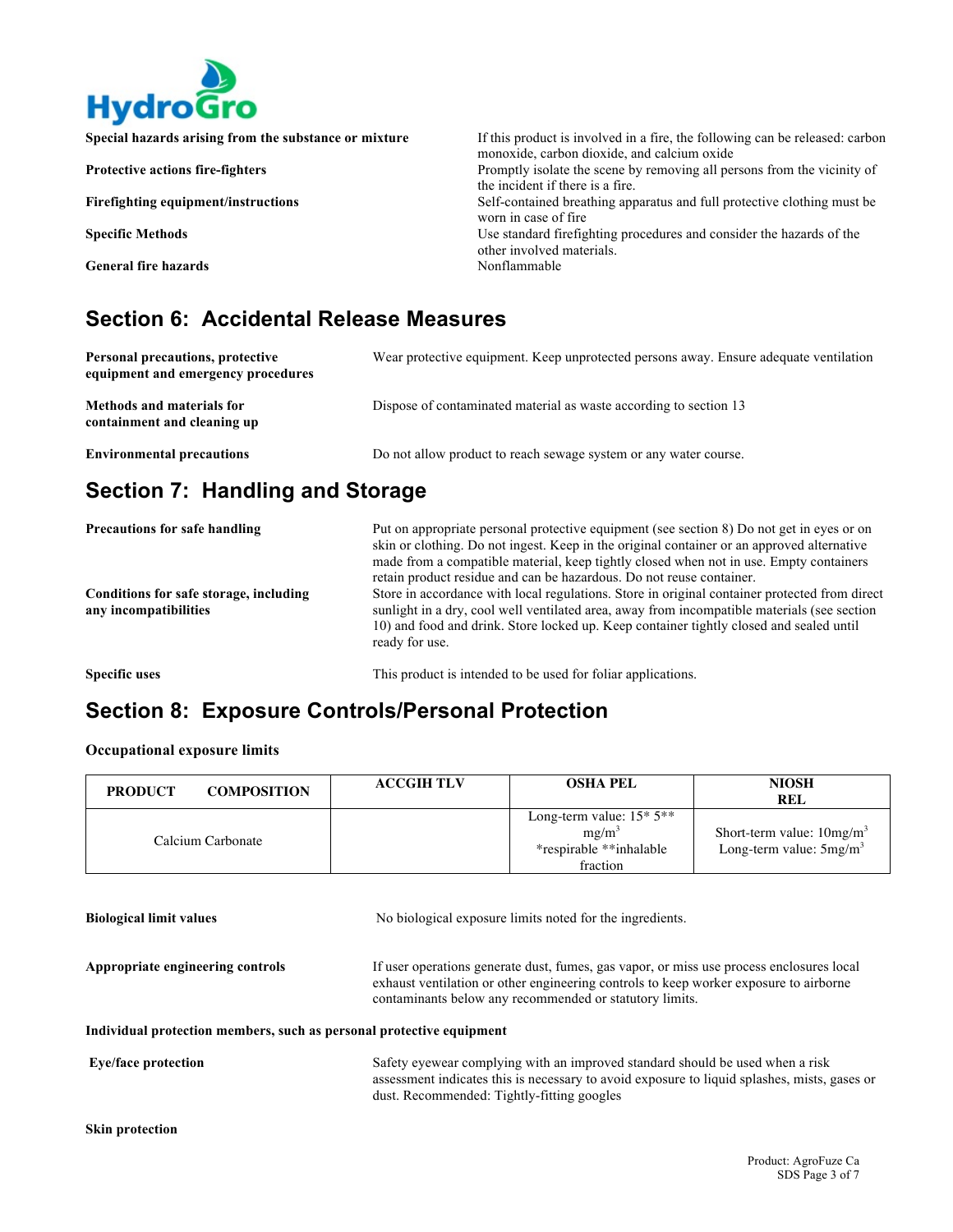

| <b>Hand protection</b>                 | Wear appropriate chemical resistant gloves. Suitable gloves can be recommended by the<br>glove supplier                                                                                                                                                                                                                                        |
|----------------------------------------|------------------------------------------------------------------------------------------------------------------------------------------------------------------------------------------------------------------------------------------------------------------------------------------------------------------------------------------------|
| Other                                  | Wear perfect chemical resistant clothing                                                                                                                                                                                                                                                                                                       |
| <b>Respiratory protection</b>          | If engineering controls do not maintain airborne concentrations below recommended<br>exposure limits (where applicable) or to an acceptable level (in countries where exposure<br>limits have not been established), an approved respirator must be worn.                                                                                      |
| Thermal hazards                        | Wear appropriate thermal protective clothing, when necessary.                                                                                                                                                                                                                                                                                  |
| <b>General hygiene considerations:</b> | The usual precautionary measures for handling chemicals should be followed. Keep away<br>from foodstuffs, beverages and feed. Remove all soiled and contaminated clothing<br>immediately. Wash hands before breaks and at the end of work. Avoid contact with the eyes<br>and skin. Maintain an ergonomically appropriate working environment. |

### **Section 9: Physical and Chemical Properties**

|                                              | <b>PRODUCT CRITERIA</b> |
|----------------------------------------------|-------------------------|
| APPEARANCE - COLOR:                          | White                   |
| PHYSICAL STATE:                              | Suspension              |
| ODOR:                                        | Slight Odor             |
| <b>ODOR THRESHOLD</b>                        | No data available       |
| рH                                           |                         |
| MELTING POINT/FREEZING POINT:                | No data available       |
| INITIAL BOILING POINT AND BOILING RANGE:     | $>100^{\circ}$ C        |
| <b>FLASH POINT:</b>                          | No data available       |
| <b>EVAPORATION RATE:</b>                     | No data available       |
| FLAMMABILITY (Solid, gas)                    | Not flammable           |
| UPPER/LOWER FLAMMABILITY OR EXPLOSIVE LIMITS | Not Measured            |
| <b>VAPOR PRESSURE</b>                        | No data available       |
| VAPOR DENSITY $(AIR = 1)$                    | No data available       |
| RELATIVE DENSITY (@25 °C):                   | 1.64                    |
| SOLUBILITY(IES)                              | Soluble in water        |
| <b>OXIDIZING PROPERTIES</b>                  | No data available       |
| PARTITION COEFFICIENT: n-octanol/water       | No data available       |
| <b>AUTO IGNITION TEMPERATURE</b>             | No data available       |
| DECOMPOSITION TEMPERATURE                    | No data available       |
| VISCOSITY                                    | No data available       |

# **Section 10: Stability and Reactivity**

**Reactivity:** No information known<br> **Chemical Stability:** No Stable under recommer Stable under recommended conditions. **Possibility of Hazardous Reactions:** Reacts violently with strong oxidizing agents **Conditions to Avoid:** No further relevant information available<br>Incompatibility (Materials to avoid): Oxidizing agents **Incompatibility (Materials to avoid):** Oxidizing agents<br> **Hazardous decomposition products:** Acetic Acid fumes **Hazardous decomposition products: Section 11: Toxicological Information** 

Information on likely routes of exposure:

| Inhalation   | May cause irritation to the respiratory system.                              |
|--------------|------------------------------------------------------------------------------|
| Skin Contact | Causes skin irritation                                                       |
| Eve Contact  | Causes serious eye irritation                                                |
| Ingestion    | Do not swallow                                                               |
|              | Symptoms related to the physical, chemical and toxicological characteristics |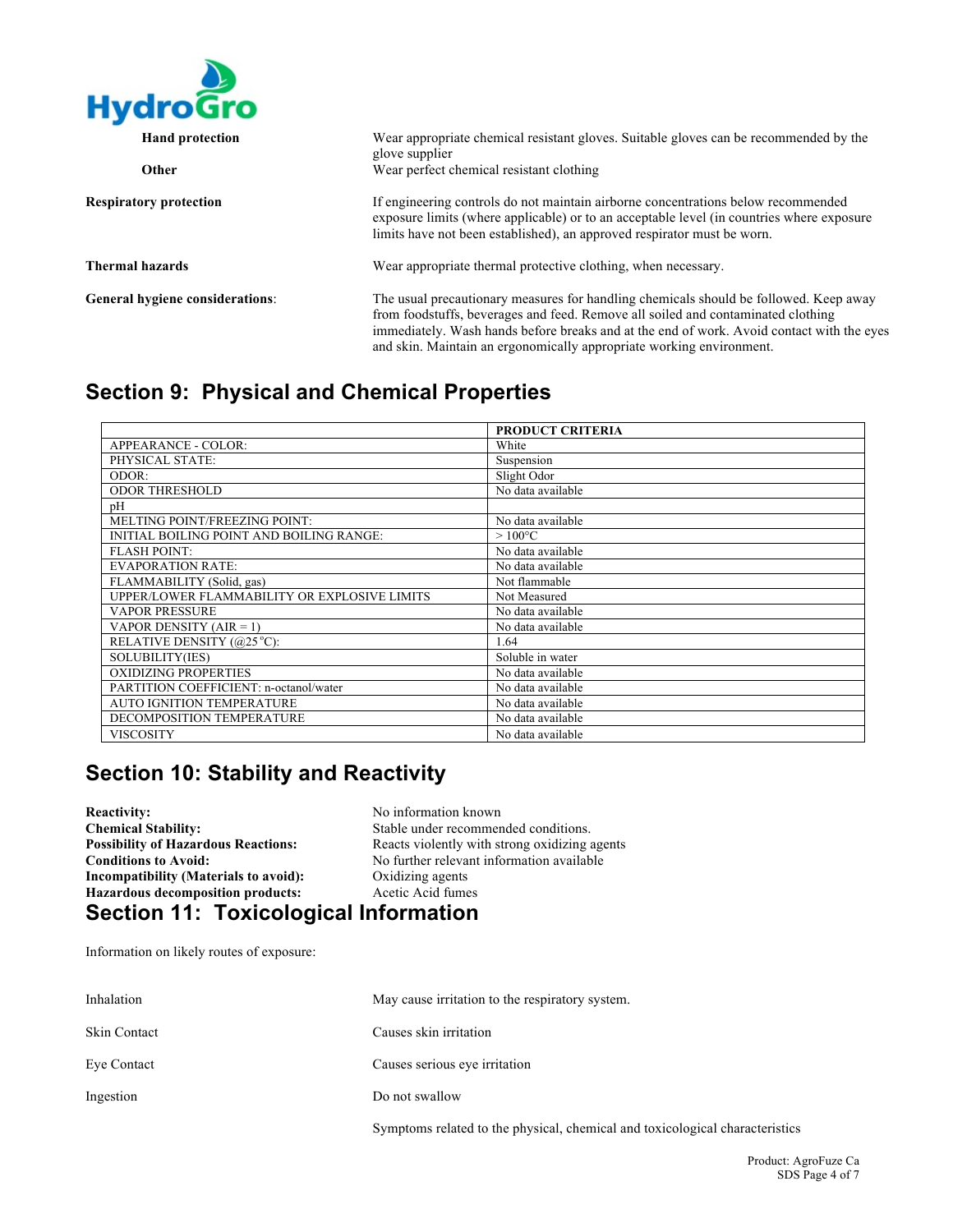

### Information on toxicological effects

### Acute Toxicity

| Product,<br>Ingredient name | riteria<br><b>OXICITY</b> | $\overline{\phantom{a}}$<br>. OXICITV<br>Information |
|-----------------------------|---------------------------|------------------------------------------------------|
| alcium<br>. Carbonate       | <b>Acute Oral Rat</b>     | $6450$ mg/kg                                         |

| Skin corrosion/irritation                                                      | May cause skin irritation                                                                                                  |
|--------------------------------------------------------------------------------|----------------------------------------------------------------------------------------------------------------------------|
| Serious eye damage/eye irritation                                              | May cause serious eye irritation                                                                                           |
| Respiratory or skin sensitization                                              |                                                                                                                            |
| Respiratory sensitization                                                      | Not determined                                                                                                             |
| Skin sensitization                                                             | This product is not expected to cause skin sensitization                                                                   |
| Germ cell mutagenicity                                                         | The Registry of Toxic Effects of Chemical Substances (RTECS) contains mutation data for<br>this substance                  |
| Carcinogenicity                                                                | No classification data on carcinogenic properties of this material is available from the EPA,<br>IARC, ACGIH, NTP, or OSHA |
| OSHA specifically regulated substances<br>$(29 \text{ CSR } 1910.1001 - 1050)$ | Not listed                                                                                                                 |
| US national toxicology program (NTP)<br>report on carcinogens                  | Not available                                                                                                              |
| Reproductive toxicity                                                          | No effects known                                                                                                           |
| Specific organ toxicity-single exposure                                        | No known significant effects or critical hazards                                                                           |
| Specific target organ toxicity repeated<br>exposure                            | Not classified                                                                                                             |
| Aspiration hazard                                                              | No effects known                                                                                                           |

# Section 12: Ecological Information Persistence and degradability: No information is available

Toxicity

| <b>Chemical Constituent</b>   | Result                                                                              | Species | Exposure |
|-------------------------------|-------------------------------------------------------------------------------------|---------|----------|
| None                          |                                                                                     |         |          |
| <b>Aquatic Toxicity</b>       | No further relevant information available                                           |         |          |
| Persistence and degradability | No further relevant information available                                           |         |          |
| Bioaccumulative potential:    | No further relevant information available.                                          |         |          |
| Mobility in soil:             | No further relevant information available                                           |         |          |
| PBT and vPvB assessment:      | PBT/vPvB assessment not available as chemical assessment not required/not conducted |         |          |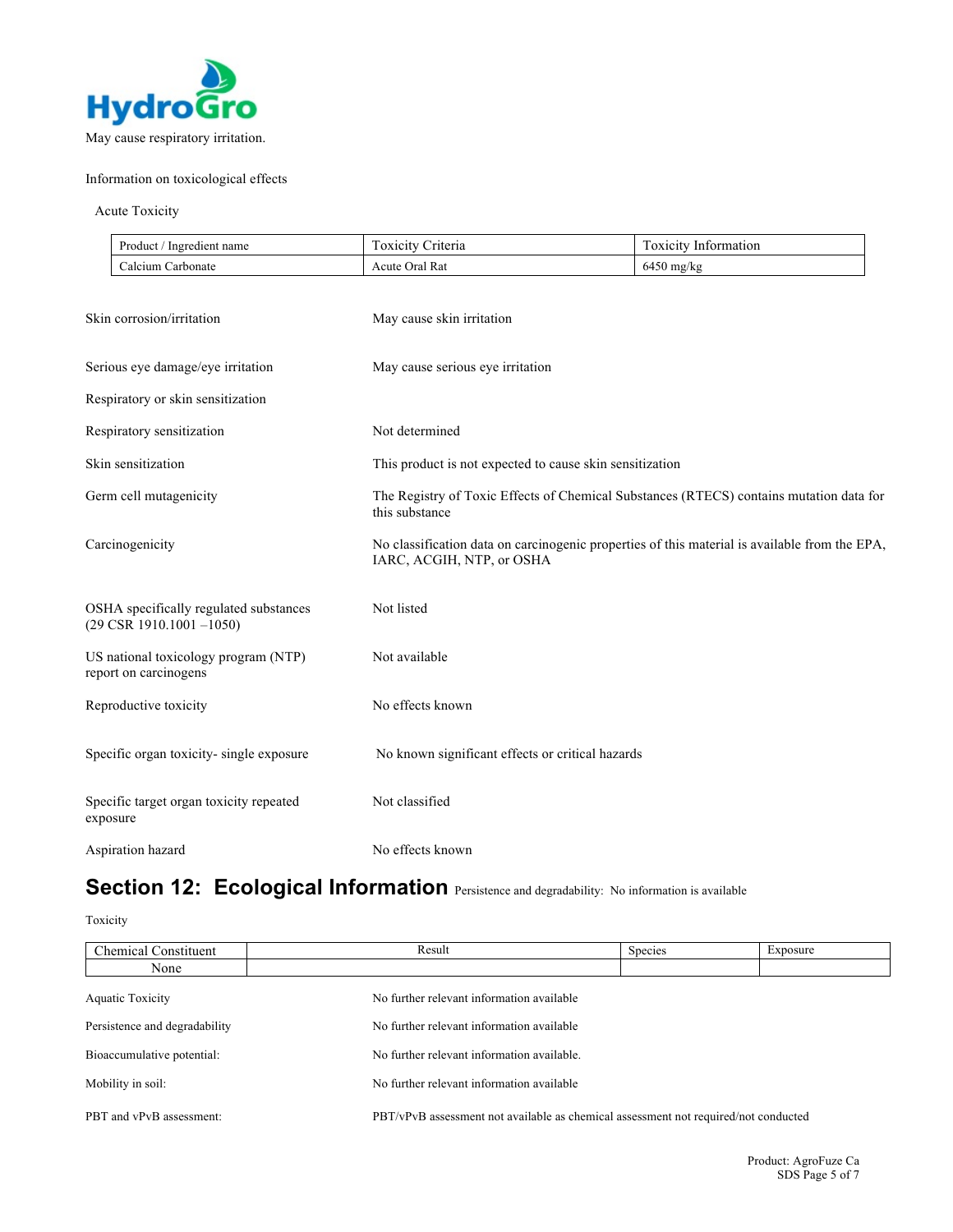

## **Section 13: Disposal Considerations**

| Waste from residues/unused products: | Follow the waste disposal requirements of your country, state, or local authorities                            |
|--------------------------------------|----------------------------------------------------------------------------------------------------------------|
| Contaminated packaging:              | Contaminated packaging material should be disposed of as stated above for residues and<br>unused product.      |
| <b>Rinsate:</b>                      | Do not dispose of rinse water containing product in a sanitary sewer system or storm water<br>drainage system. |

# **Section 14: Transport Information**

DOT

| UN Number                                                      | Not applicable                                                         |
|----------------------------------------------------------------|------------------------------------------------------------------------|
| UN proper shipping name                                        | .                                                                      |
| Transportation hazard class                                    |                                                                        |
| Class                                                          | N/A                                                                    |
| Subsidiary risk                                                | N/A                                                                    |
| Packing group                                                  | N/A                                                                    |
| Special precautions for user                                   | Read safety instructions, SDS and emergency procedures before handling |
| ERG number                                                     | N/A                                                                    |
| DOR information on packaging may be different from that listed |                                                                        |

DOT

# **Section 15: Regulatory Information**

US Federal Regulations

TOXIC SUBSTANCE CONTROL ACT (TSCA) STATUS:

This product is in compliance with rules, regulations, and orders of TSCA. All components are either listed on the TSCA inventory or are considered exempt.

SUPERFUND AMENDMENTS AND REAUTHORIZATION ACT OF 1986 (SARA) TITLE III SECTION 313 SUPPLIER NOTIFICATION:

This regulation requires submission of annual reports of toxic chemical(s) that appear in section 313 of the Emergency Planning and Community Right To Know Act of 1986 and 40 CFR 372. This information must be included in all SDS's that are copied and distributed for the material.

The Section 313 toxic chemicals contained in this product are: none Hazards categories: Immediate Hazard –No Delayed Hazard – No Fire Hazard – No Pressure Hazard – No

Reactivity Hazard – No SARA 302 Extremely hazardous substance Not listed SARA 311/312 Hazardous chemical Not listed SARA 313 (TRI Reporting)

None

### CALIFORNIA PROPOSITION 65:

This regulation requires a warning for California Proposition 65 chemical(s) under the statute. The California proposition 65 chemical(s) contained in this product are: substance not listed

STATE RIGHT-TO-KNOW TOXIC SUBSTANCE OR HAZARDOUS SUBSTANCE LIST:

| Massachusetts's hazardous substance(s): | None |
|-----------------------------------------|------|
| Pennsylvania                            | None |